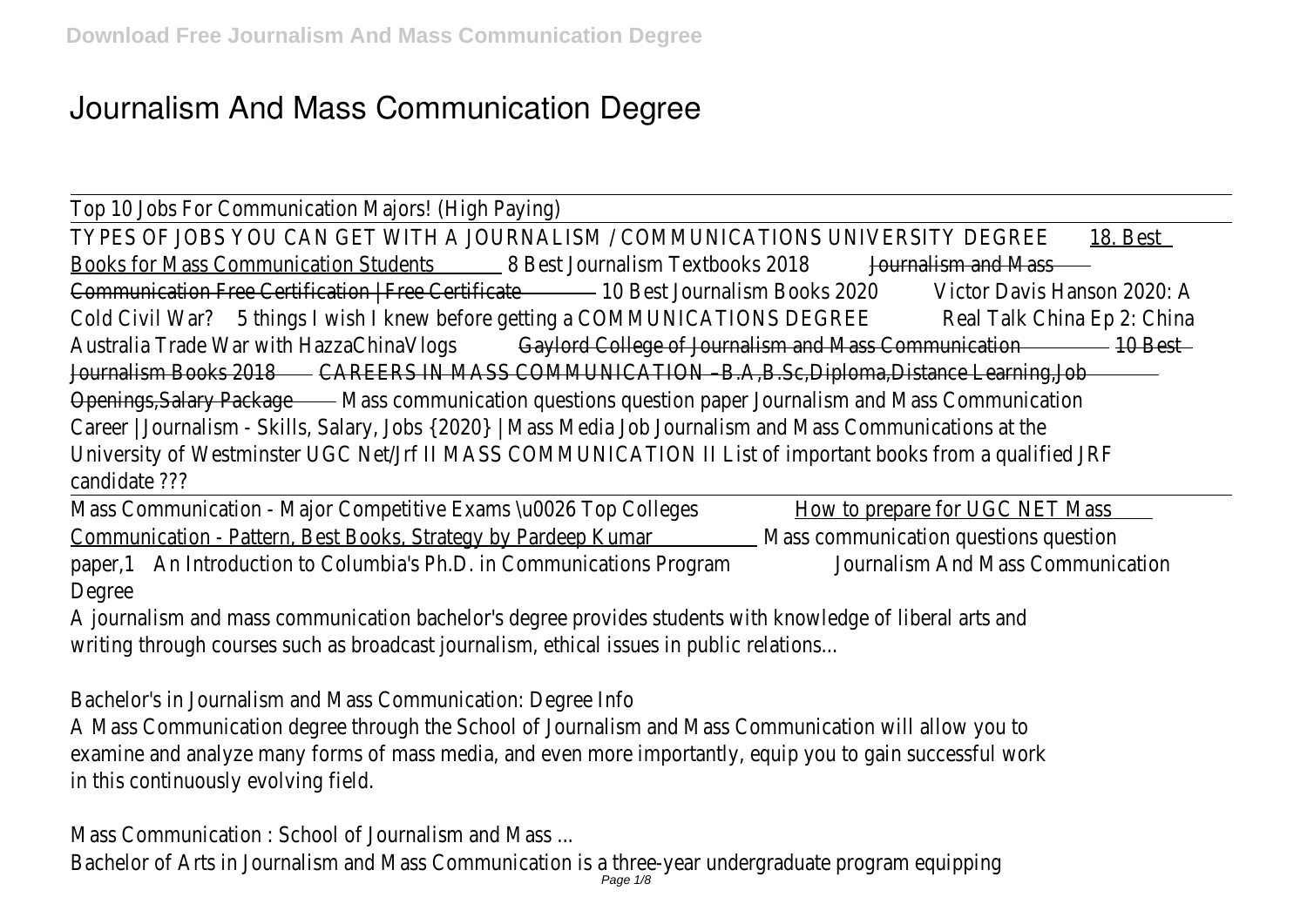students with the technical skills and social understanding to write about and convey information - to the general public - involving business, history, culture, budget issues, governmental matters, entertainment, and sports, through the means of mass communication such as TV, radio, and web-based social network

BA Journalism and Mass Communication Admission Process ...

What is BA Journalism and Mass Communication? What can I do with a journalism and mass communications degree? What is the scope of Mass Communication?

BA Journalism and Mass Communication - Leverage Edu

What is a course in journalism and mass communication? In this class, students study the specifics of how write and communicate professionally. While journalism courses focus on local writing, such as in newspaper or magazines…

Online Courses in Journalism and Mass Communication 2021

The PhD program at the Walter Cronkite School of Journalism and Mass Communication is a high individualized program designed for industry thought leaders and the educators of tomorrow. The doctora journalism and mass communication attracts seasoned media professionals transitioning to academia as w as recent graduates of master's degree-level journalism and communication program

Journalism and Mass Communication, PhD,PHD|Degree Details ...

To receive a bachelor of science degree in journalism and mass communication, a student must earn at least 120 credits. A minimum of 72 credits must come from courses other than ADVRT, JL MC or P R. At least these credits must come from the liberal arts and sciences. Overall, at least 45 credits must be from 300above.

Journalism and Mass Communication | Iowa State University .

The Department of Journalism and Mass Communications (JMC) offers courses leading to a baccalaureat degree (B.A.) with a concentration in one of three areas: journalism, public relations, and strateg communication, or multimedia and digital communications.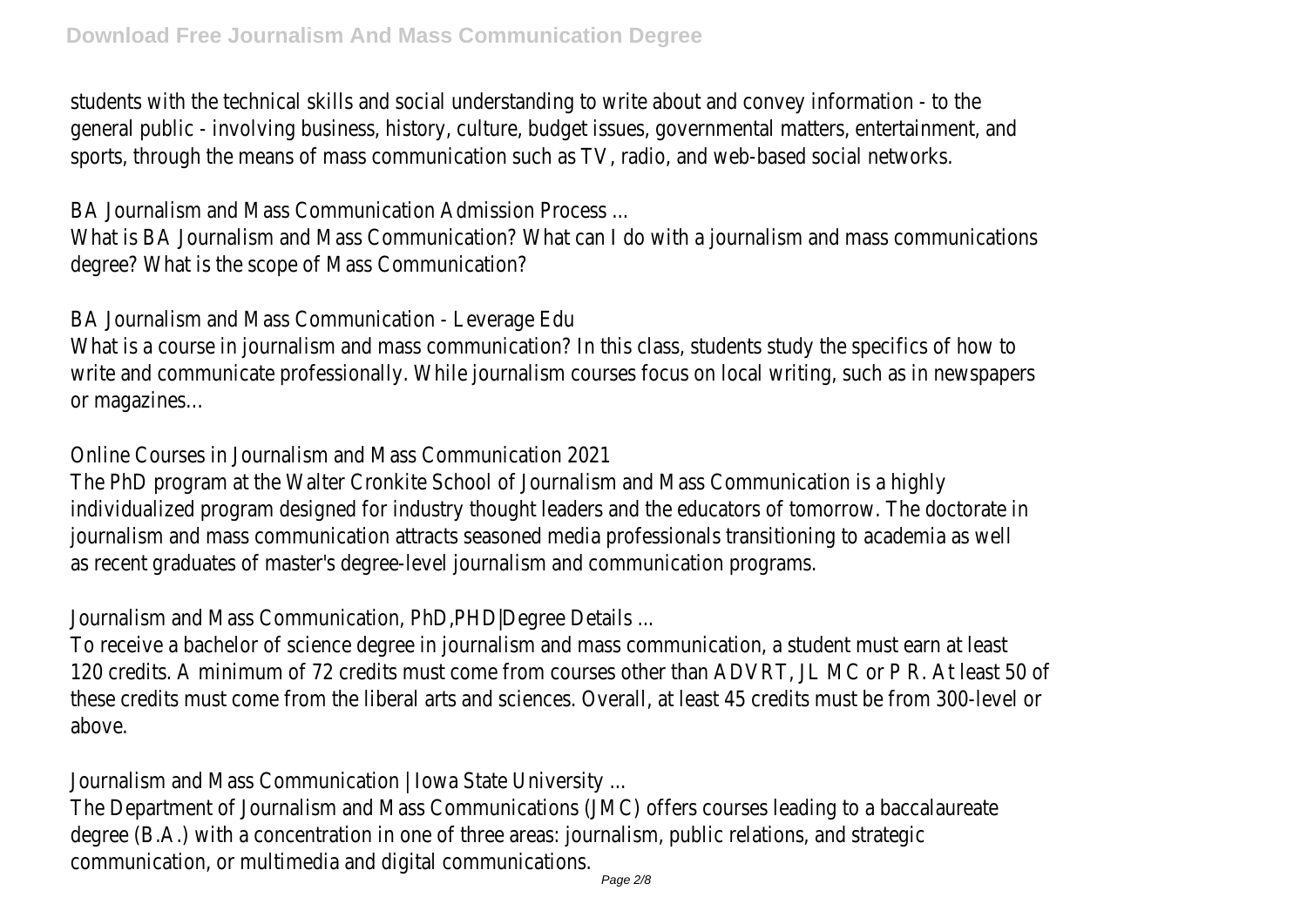Department of Journalism and Mass Communications

Each year the School of Journalism and Mass Communication hosts the SJMC Student Awards in May 1 recognize outstanding students. Each degree program selects one student from all of the declared majors this award. The programs make their selections differently, but most consider GPA, student involvement, and other accomplishments.

School of Journalism and Mass Communication : Texas State ...

A mass communications degree arms you with some incredible skills that are applicable in a variety of industries, including technology and financial services (Goldman Sachs execs have made a splash with the comments on favoring liberal arts degrees, for example.) With a mass communications degree, you can't c wrong.

6 Career Paths You Can Take with a Mass Communications ...

Put your communication, journalism, or PR degree to work with this list of common jobs. Read more. Rank Title Most Common Major ... (usually a journalism and mass communication major).

High Paying Jobs for Communications Majors | PayScale

The Department, with nearly 600 majors and minors, is one of the three academic units, accredited by the American Council on Education in Journalism and Mass Communications, in the State of North Carolina. The faculty members, specializing in different aspects of journalism and mass communication, are highly committo helping students to engage, learn, grow, and succeed

Department of Journalism and Mass Communication

Students in journalism and mass communication earn a Bachelor of Arts (BA) degree. You will be required complete a second major, certificate, or 24 semester hours in a concentration area outside of journalism mass communication as approved by the department.

Journalism & Mass Communication | Undergraduate Admissions. Page 3/8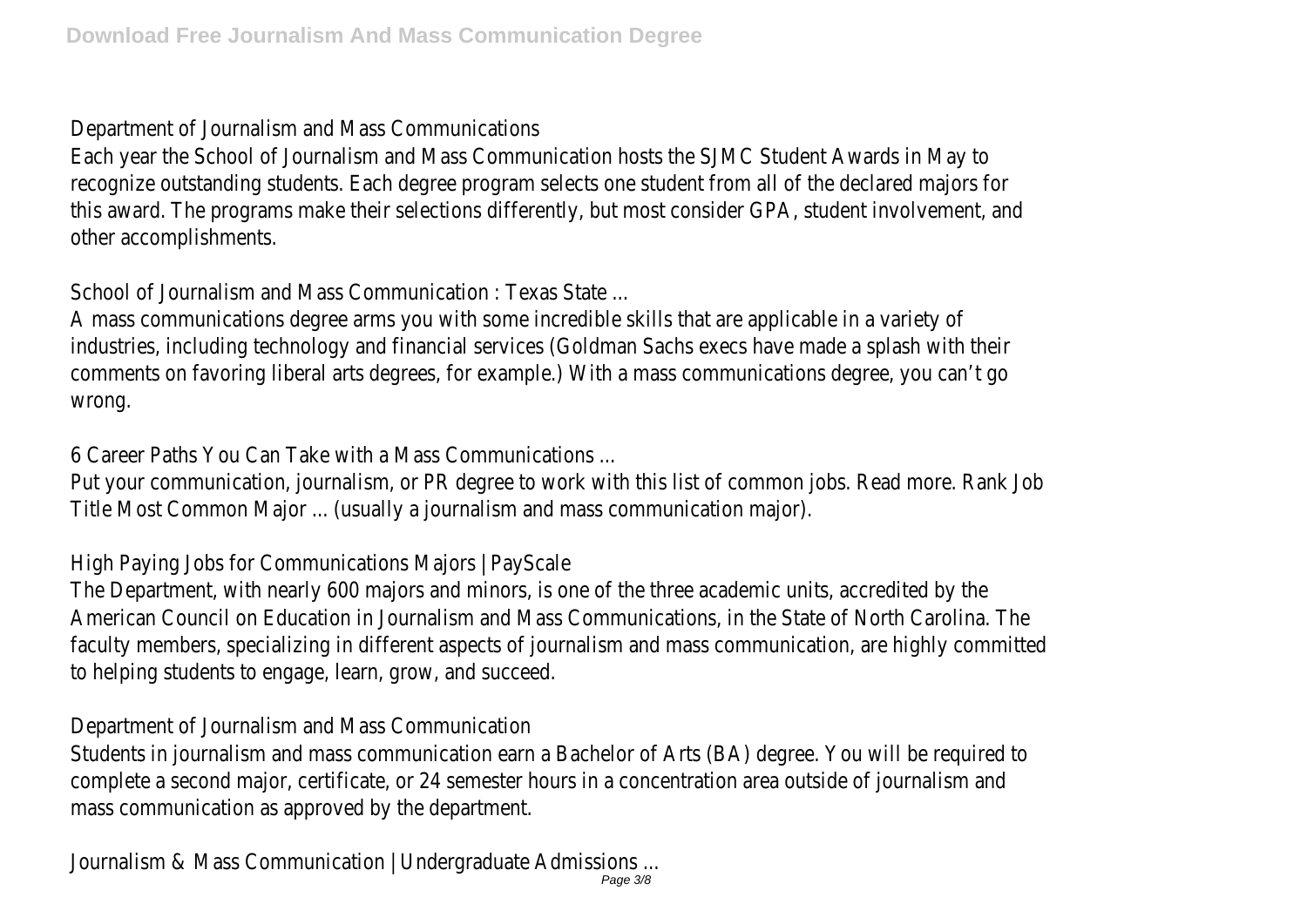The Journalism and Mass Communication major and minor provide students with practical skills and and academic background in the role and effects of journalism and media messages. The program emphasize analysis and critical thinking as students pursue the practical study of media and journalism, media law, history, hi processes, ethics and effects.

Journalism and Mass Communication | School of Media ...

Journalism is the act of reporting the news to an audience. Mass communication means transmitting a great deal of information to a large number of people.

What is the difference between journalism and mass.

Seven journalism and mass communications emphases operate out of three majors: Advertising/Publ Relations that houses the advertising and the public relations emphases, Journalism in which broadcast, on print and sports function, and Media Studies/Production from which radio/television production ar management and video production work.

Journalism and Mass Communications - W. Page Pitt School ...

The BA in journalism and mass communication at ASU's Walter Cronkite School of Journalism and Mass Communication, widely regarded as one of the nation's premier journalism schools, is a highly professional, hands-on degree program that prepares students for careers in media and communication

Journalism and Mass Communication,BA|Degree Details|ASU ...

Degrees in journalism are also available, as are degrees in media studies. Media studies degrees tend to fo more on the operation of mass media, but specifics vary by school. Some schools combine studies in mass communication and mass media.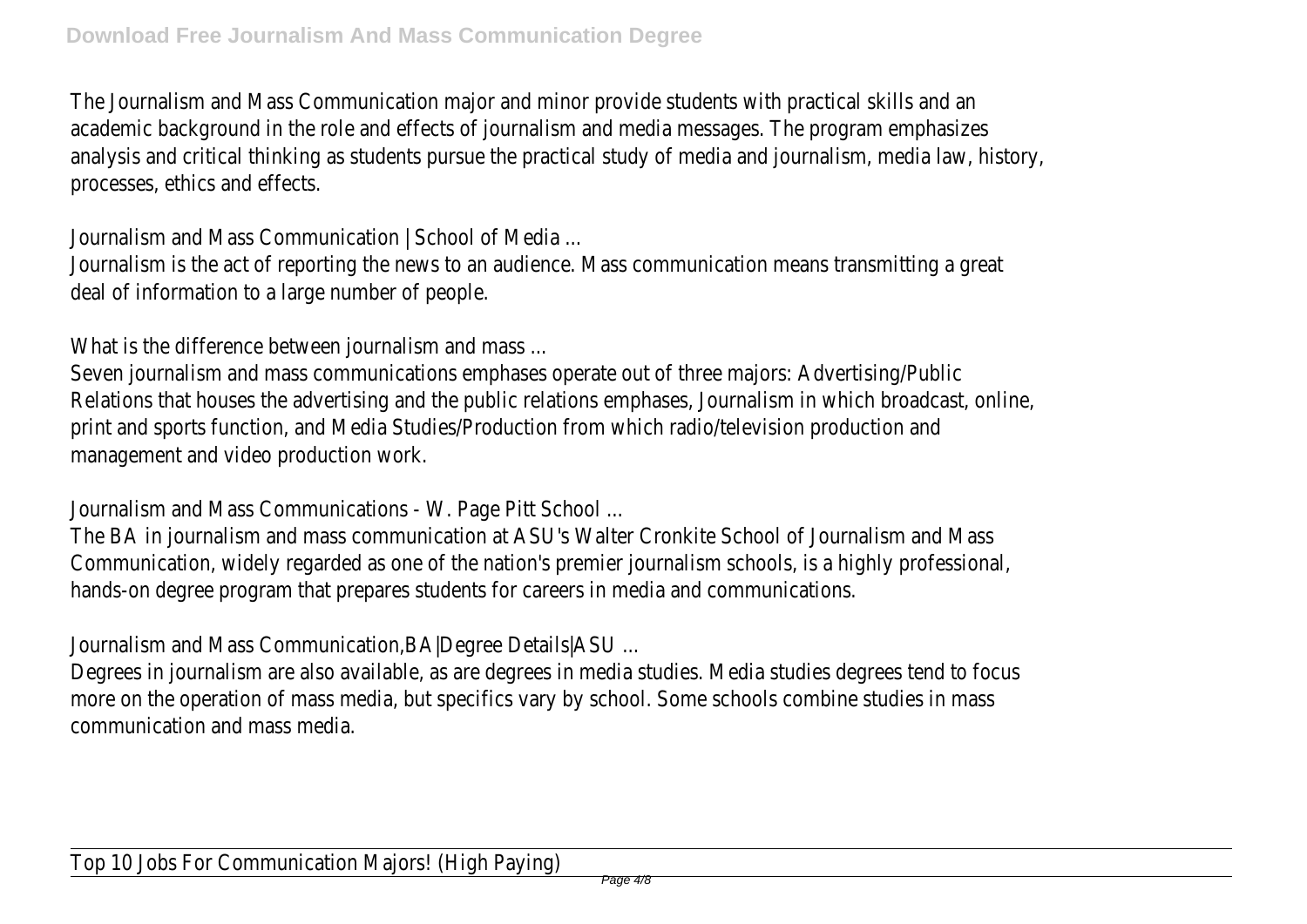TYPES OF JOBS YOU CAN GET WITH A JOURNALISM / COMMUNICATIONS UNIVERSITY DEGREEBest Books for Mass Communication Student Best Journalism Textbooks 2048 Franklism and Mass Communication Free Certification | Free CertiflicaBest Journalism Books 2020 cor Davis Hanson 2020: A Cold Civil War?5 things I wish I knew before getting a COMMUNICATIONS DREE RETAIR China Ep 2: China Australia Trade War with HazzaChinaVl@gsylord College of Journalism and Mass Communicat@rBest Journalism Books 2018AREERS IN MASS COMMUNICATION - B.A, B.Sc, Diploma, Distance Learning, Jo Openings, Salary Package Mass communication questions question paper Journalism and Mass Communication Career | Journalism - Skills, Salary, Jobs {2020} | Mass Media Job Journalism and Mass Communications at University of Westminster UGC Net/Jrf II MASS COMMUNICATION II List of important books from a qualific candidate ???

Mass Communication - Major Competitive Exams \u0026 Top **Bolledes** prepare for UGC NET Mass Communication - Pattern, Best Books, Strategy by Pardeep Mars arommunication questions question paper,1An Introduction to Columbia's Ph.D. in Communications Prodoramalism And Mass Communication Degree

A journalism and mass communication bachelor's degree provides students with knowledge of liberal arts and writing through courses such as broadcast journalism, ethical issues in public relations.

Bachelor's in Journalism and Mass Communication: Degree Info

A Mass Communication degree through the School of Journalism and Mass Communication will allow you examine and analyze many forms of mass media, and even more importantly, equip you to gain successful in this continuously evolving field.

Mass Communication : School of Journalism and Mass ...

Bachelor of Arts in Journalism and Mass Communication is a three-year undergraduate program equippir students with the technical skills and social understanding to write about and convey information - to the general public - involving business, history, culture, budget issues, governmental matters, entertainment, and sports, through the means of mass communication such as TV, radio, and web-based social network

BA Journalism and Mass Communication Admission Process ...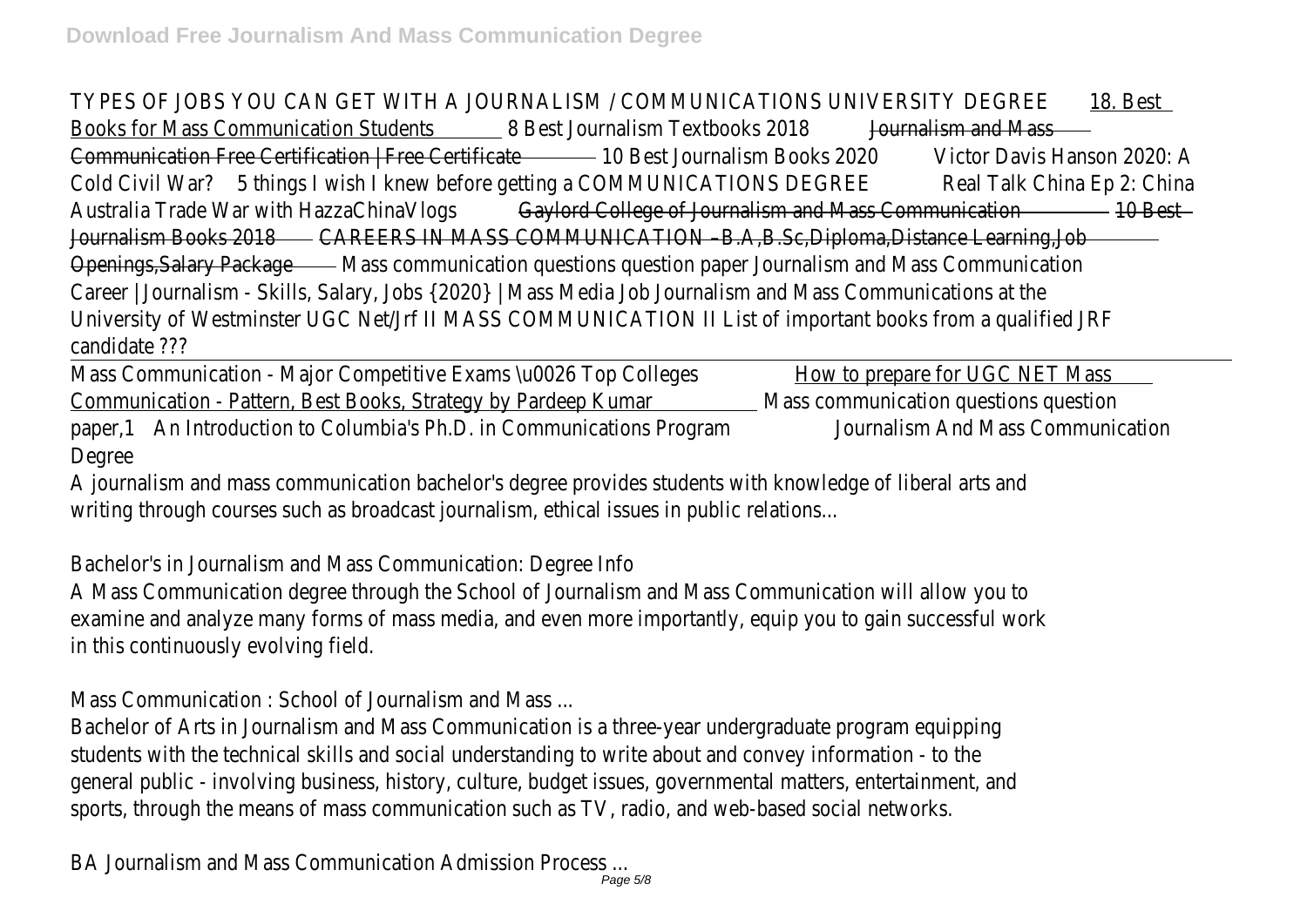What is BA Journalism and Mass Communication? What can I do with a journalism and mass communication degree? What is the scope of Mass Communication?

BA Journalism and Mass Communication - Leverage Edu

What is a course in journalism and mass communication? In this class, students study the specifics of how write and communicate professionally. While journalism courses focus on local writing, such as in newspap or magazines…

Online Courses in Journalism and Mass Communication 2021

The PhD program at the Walter Cronkite School of Journalism and Mass Communication is a high individualized program designed for industry thought leaders and the educators of tomorrow. The doctora journalism and mass communication attracts seasoned media professionals transitioning to academia as w as recent graduates of master's degree-level journalism and communication program

Journalism and Mass Communication, PhD,PHD|Degree Details ...

To receive a bachelor of science degree in journalism and mass communication, a student must earn at least 120 credits. A minimum of 72 credits must come from courses other than ADVRT, JL MC or P R. At least these credits must come from the liberal arts and sciences. Overall, at least 45 credits must be from 300above.

Journalism and Mass Communication | Iowa State University ...

The Department of Journalism and Mass Communications (JMC) offers courses leading to a baccalaureat degree (B.A.) with a concentration in one of three areas: journalism, public relations, and strateg communication, or multimedia and digital communications.

Department of Journalism and Mass Communications

Each year the School of Journalism and Mass Communication hosts the SJMC Student Awards in May recognize outstanding students. Each degree program selects one student from all of the declared majors this award. The programs make their selections differently, but most consider GPA, student involvement, and  $P_{\text{age 6/8}}$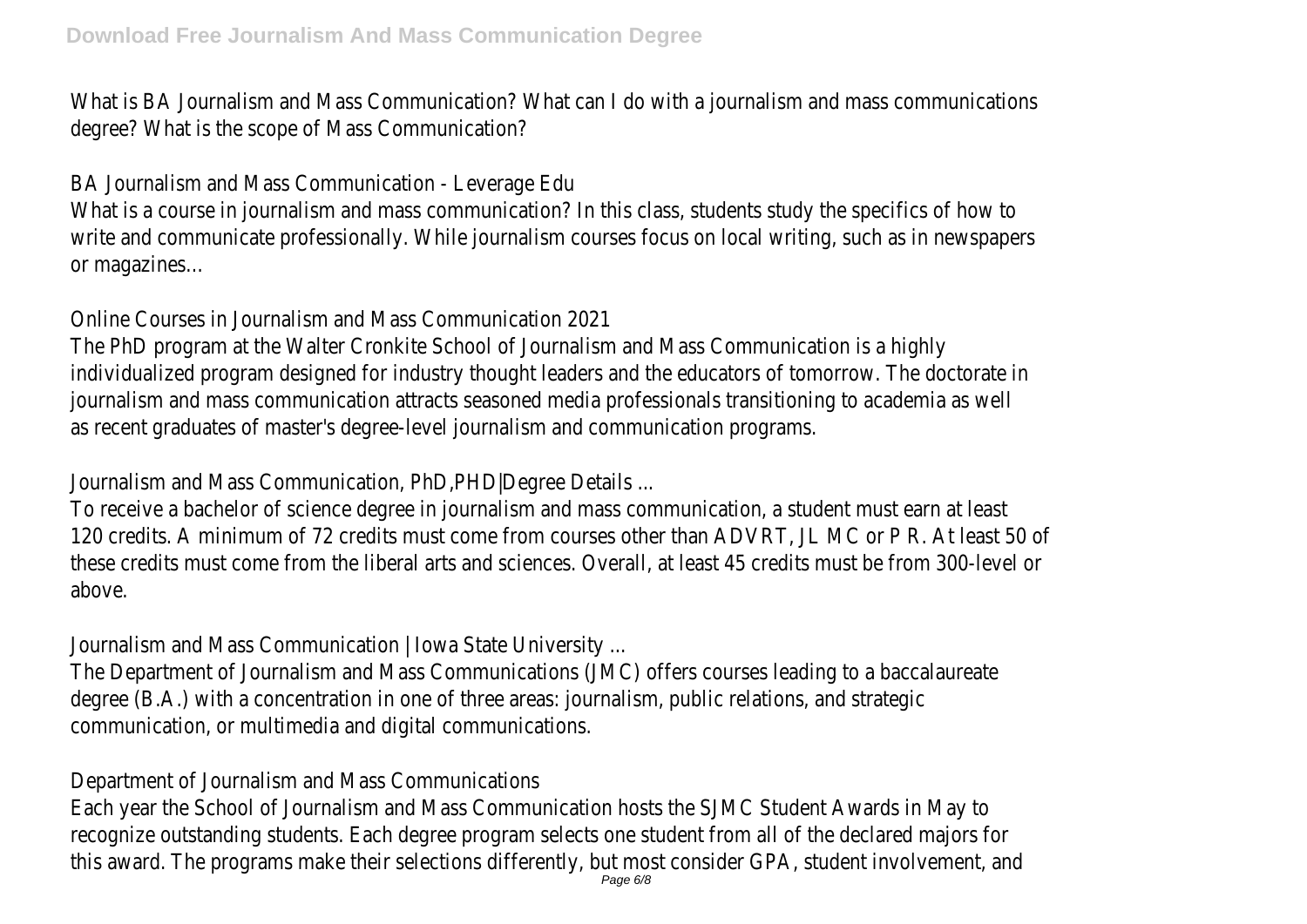other accomplishments.

School of Journalism and Mass Communication : Texas State...

A mass communications degree arms you with some incredible skills that are applicable in a variety of industries, including technology and financial services (Goldman Sachs execs have made a splash with the comments on favoring liberal arts degrees, for example.) With a mass communications degree, you can't go wrong.

6 Career Paths You Can Take with a Mass Communications ...

Put your communication, journalism, or PR degree to work with this list of common jobs. Read more. Rank Title Most Common Major ... (usually a journalism and mass communication major).

High Paying Jobs for Communications Majors | PayScale

The Department, with nearly 600 majors and minors, is one of the three academic units, accredited by the American Council on Education in Journalism and Mass Communications, in the State of North Carolina. Th faculty members, specializing in different aspects of journalism and mass communication, are highly comm to helping students to engage, learn, grow, and succeed

Department of Journalism and Mass Communication

Students in journalism and mass communication earn a Bachelor of Arts (BA) degree. You will be required complete a second major, certificate, or 24 semester hours in a concentration area outside of journalism mass communication as approved by the department.

Journalism & Mass Communication | Undergraduate Admissions.

The Journalism and Mass Communication major and minor provide students with practical skills and a academic background in the role and effects of journalism and media messages. The program emphasize analysis and critical thinking as students pursue the practical study of media and journalism, media law, hi processes, ethics and effects.